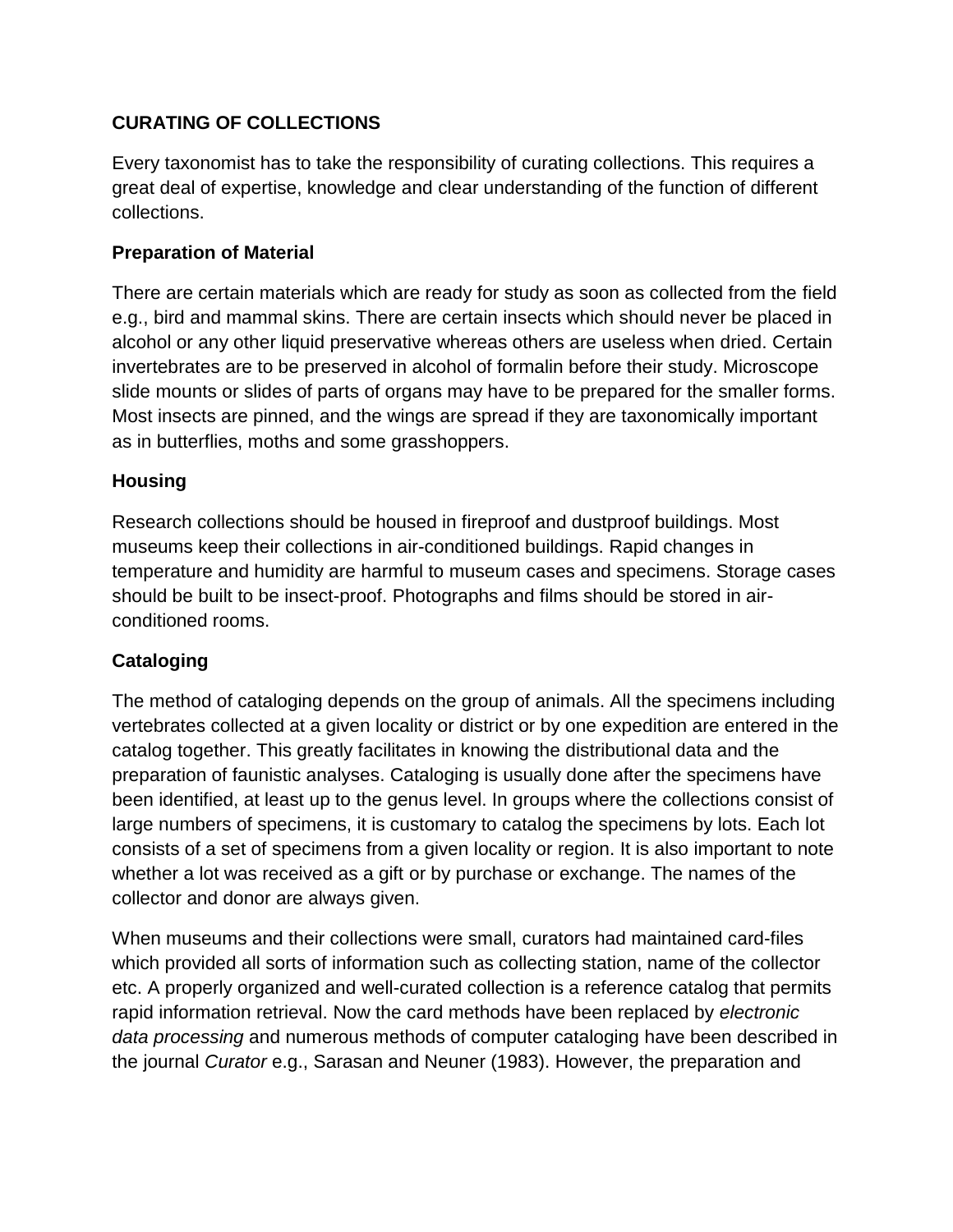maintenance of computer record should never be at the cost of work on systematic collections.

## **Arrangement of the Collection**

The collection should be arranged in the same sequence as some generally adopted classification. The sequence of orders and families is usually standardized in many classes of animals. The contents of trays and cases should be clearly indicated on the outside which could serve as a check list. Where specimens are of large and unequal size, they have to be stored separately.

# **Curating of Types**

The names of species are based on type specimens. Many descriptions of classical authors are equally applicable to several related species. Types are usually deposited in large collections in public or private institutions which have come to be recognized as standard repositories of types. While conducting an authoritative revision of a given genus, a specialist should be able to see all the existing types. If many of them are in a single institution, the specialist should travel there and obtain scattered types. Modern curators are quite liberal in lending type specimens to qualified specialists.

It is recommended that the type collections should be arranged alphabetically according to the given specific name. A type collection is a reference collection rather than a classification. Type specimens assume such an important role in the taxonomy of lesser-known groups that many workers believe that no individual should retain a type in his private collection after the study has been completed.

## **Exchange of Material**

The selecting of material for exchanges and keeping its record is time consuming, so the exchanges are not as popular as they used to be. Among private collectors this practice is common. A specialist doing a monograph on a certain genus or family can always borrow material from other institutions and return it after completing his work. Exchanges are not desirable in groups where series of unlimited size can be obtained and where the concerned areas are not easily accessible. Exchanges are sometimes necessary to build up complete identification collections. Many specialists give away excess specimens as open exchanges not expecting any return.

Improperly preserved or inadequately labeled specimens should be eliminated by the curator. The most efficient method for the elimination of useless material is to ask specialists to pull out such specimens while scrutinizing the material during a revision.

#### **Loans**